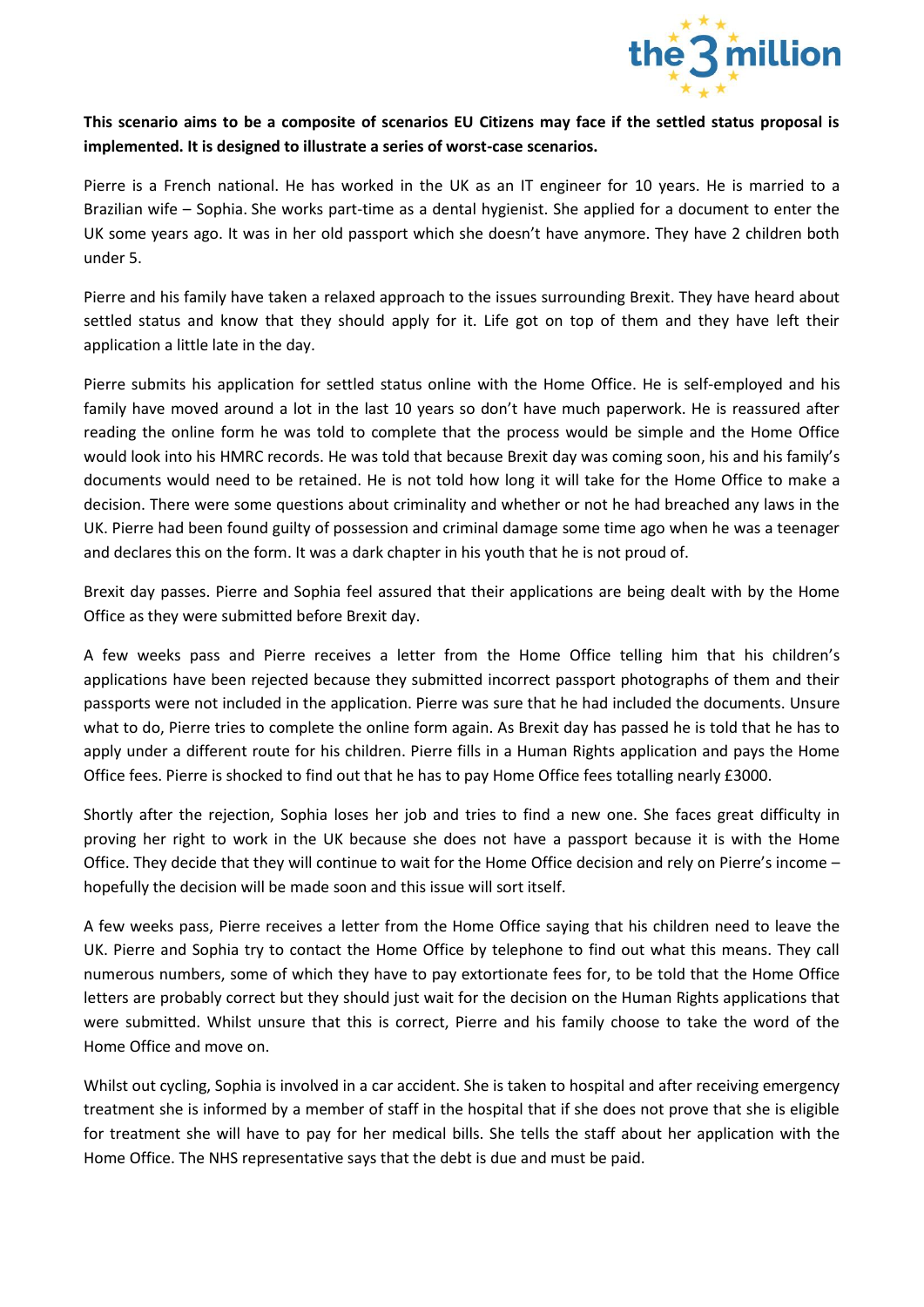Pierre and Sophia eventually receive a decision from the Home Office. Their applications have been refused. Pierre's previous convictions and his conduct in the UK when he was young make him undesirable to be in the UK. They also do not believe that his relationship with his wife is genuine because they didn't submit enough evidence of their relationship with one another. The decision letter says they need to leave the UK. They are warned of a series of criminal offences they would be committing if they stay in the UK and are told that they are not allowed to work anymore. They do not get a right of appeal because the decision maker believes there are no arguments for them staying in the UK. They can all return to France where they can live together.

Pierre and Sophia quickly book an appointment with a solicitor. They have little money but do have a house with equity and some savings. They ask whether or not there is legal aid to help them. They are told that because of their capital and Pierre's job, they cannot get legal aid. They will need to judicially review the Home Office's decision because there is no right of appeal on the type of decision made. They are also told that they technically cannot stay in the UK whilst the case against the Home Office is proceeding. Pierre and Sophia are caught in a difficult spot. Pierre will not be able to get work in France and Sophia's immigration history with the French authorities is not great. The children are also about to go to school and do not want to disrupt them. Both Pierre and his family have called the UK their home and decide to stay and fight their case.

They use what money they have to instruct a solicitor to help them with their case and hope that the Home Office will see sense and grant them their status to stay in the UK. Pierre understands that he is not allowed to work so stops working. They begin to rely on the money they have left and handouts from family and friends. They put their house on the market to raise extra cash.

A few days pass. Pierre begins to receive text messages from Capita asking him when he is leaving. Sophia starts to get letters as well as texts telling her she needs to leave. They ask their solicitor about them and are told not to worry. This is of little help and Pierre and Sophia become increasingly unwell due to the stress.

The DVLA write to Pierre and Sophia, asking for the return of their driver's licences. They are not allowed to drive without leave to stay in the UK. Pierre and Sophia have no choice and send them back to the Home Office.

They receive an offer on their house. Pierre and Sophia will have money to survive a little longer in the UK. Hoping that their case will be settled and this whole misunderstanding will come to an end, they decide to rent a small place. The rent is cheaper than their mortgage and they have just about budgeted for 6 months. They feel sure that things will be sorted by then. They approach the agents who are managing the property and are told that they cannot rent the property. They do not have the right to rent in the UK. Shocked by this discovery, they don't know what to do. Sell their home and try and stay with family? Stay in their house and hold on that little bit longer? Or go back to France?

Exhausted and fearful of every knock on the door, the decision in relation to their children's human rights applications arrives. They are refused. The children have not lived in the UK for the required period of time to qualify for leave to stay. Because their parents' applications have been refused, the Home Office conclude that they can all go back to France together. They do, however, give the children a right to appeal the decisions. The same day, they receive a letter from the bank saying that their accounts have been frozen because of their immigration status.